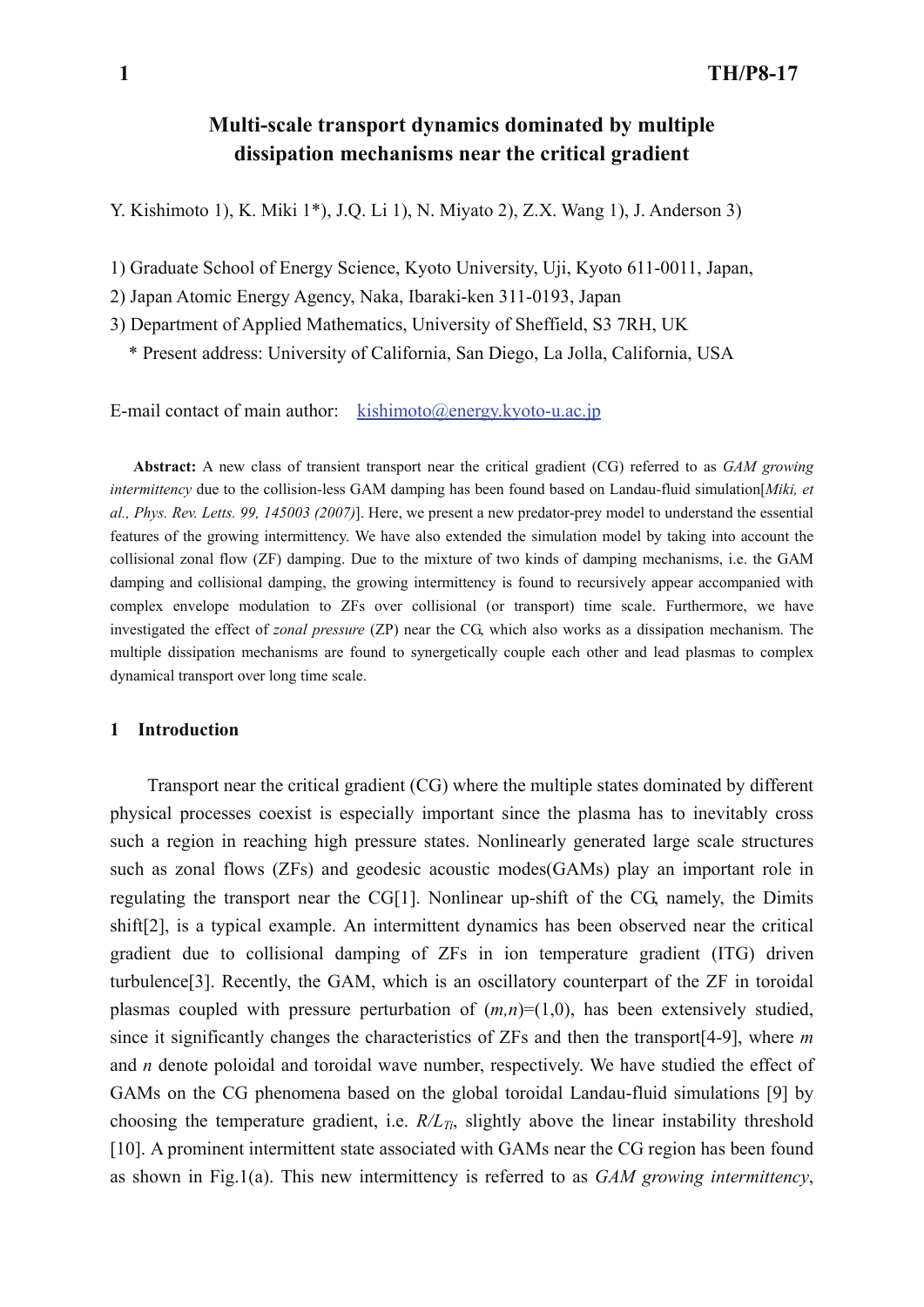which is qualitatively different from those originated from the collisional damping [3]. In this work, we propose a four-field model to understand the complex GAM dynamics and analyze the characteristics of the GAM growing intermittency in the CG regime. Furthermore, we extend the simulation by including not only the GAM damping, but also the collisional ZF damping and small scale pressure modulation, i.e. so called ZP effect, to investigate the turbulent transport in collisional time scale regulated by multiple dissipation mechanisms.

#### **2 An extended predator-prey model for GAM growing intermittency**

#### **2.1 Minimal four-field predator-prey model**

Here, we present a theoretical model to analyze the underlying physical processes in the GAM growing intermittency. In the framework of the fluid model [9], keeping the total energy conservation in mind, we can derive an equation system of GAM dynamics with respect to the ZF  $\langle v_k \rangle$ , the GAM  $\langle p \sin \theta \rangle = p_{10}$  and anisotropic ion sound velocity  $|v_{\parallel} \cos \theta \rangle = v_{10}$ . By using following normalization and definition of the variables  $(t; U; G; V) \rightarrow (t/\sqrt{T_{eq}};\langle v_E \rangle;\langle p \sin \theta \rangle / \sqrt{T_{eq} p_{eq}};\langle v_{\parallel} \cos \theta \rangle)$ , we can obtain

$$
\partial_t U = -\beta G + \widehat{N}_{[\phi,\phi]} \quad , \tag{1}
$$

$$
\partial_t G = \beta' U - \gamma_{LD} G + \beta_2 V + \hat{N}_{[\phi, p]} \quad , \tag{2}
$$

$$
\partial_t V = -\beta'_2 G + \hat{N}_{[\phi, v_{\parallel}]} \quad , \tag{3}
$$

where  $N = E_{turb.}$ ,  $U = \langle v_E \rangle$ ,  $G = \sqrt{3/4} \langle p \sin \theta \rangle$ ,  $V = \sqrt{2} \langle v_{\parallel} \cos \theta \rangle$ .  $\beta = 2\varepsilon$ ,  $\beta' = \varepsilon (\Gamma + \tau)$ ,  $\beta_2 = ((\Gamma + \tau) \varepsilon / q, \beta_2' = \varepsilon / q$  with  $\varepsilon = a/R$ , and the Landau damping rate is given by  $\gamma_{LD} = T_{eq} \sqrt{8/\pi \varepsilon / q}$ . The nonlinear terms are given by  $\hat{N}_{[\phi,\phi]} = -\langle \tilde{v}_{E,\tilde{\Omega}} \rangle$ ,  $\hat{N}_{[\phi,p]} = -\langle [\tilde{\phi}, \tilde{p}] \sin \theta \rangle / p_{eq}$ , and  $\hat{N}_{[\phi,\nu_1]} = -\langle [\tilde{\phi}, \tilde{\nu}_{\parallel}] \cos \theta \rangle$ .  $T_{eq}=1$  is assumed for simplicity. Starting from Eqs.(1)-(3), the GAM oscillation can be analyzed by neglecting the nonlinear terms, i.e.,

$$
\partial_t^2 G + \gamma_{LD} \partial_t G + \omega_G^2 = 0 \quad , \tag{4}
$$

with  $\omega_G = \sqrt{\omega_{GAM}^2 + \omega_{sound}^2} = \sqrt{\beta \beta' + \beta_2 \beta_2'}$ . Note that the nonlinear terms work as the sources to trigger the GAM dynamics. Instead of these nonlinear terms, here we simply assume the



*Fig.1 Time evolution of turbulence (* $E_{turb}$ *), ZF (* $E_{ZF}$ *), and GAM(* $E_{GAM}$ *) energy for (a) nonlinear simulation in the case of R/L<sub>T</sub>=4.05 and*  $q_0$ *=2.1 [Ref.10] and (b) corresponding four-field model, Eqs.(8)-(11), in the case of*  $\gamma$ *<sub>L</sub>=0.05.*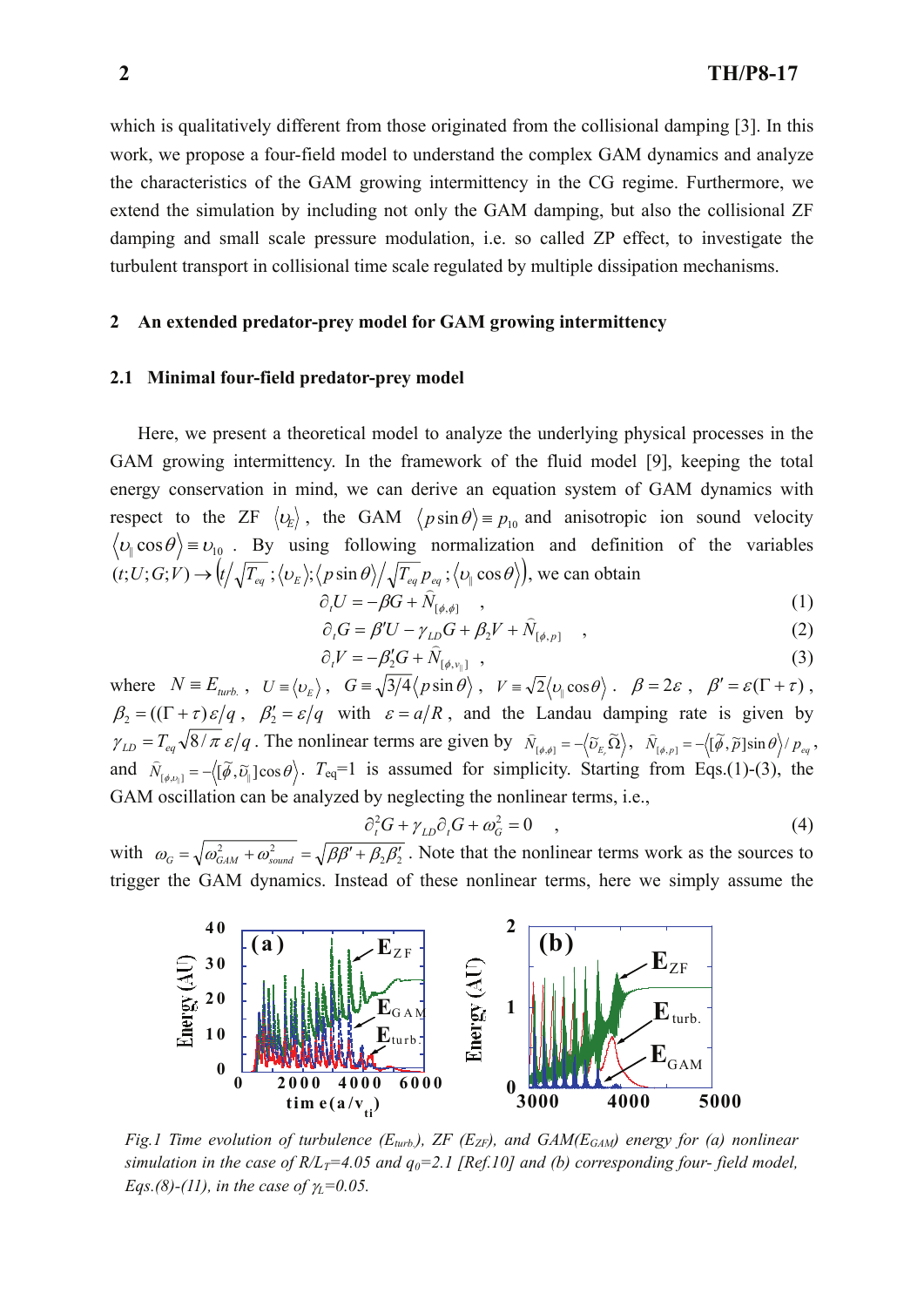source effect as initial value problem  $(U_0, G_0, V_0)_{t=0}$ . Then Eq.(4) is solved as follows;

$$
U = A_U \exp(-\gamma_{LD}t/2)\sin(\omega_r t + \delta_1) + C_U \tag{5}
$$

$$
G = A_G \exp(-\gamma_{LD}t/2)\sin(\omega_r t + \delta_2) \tag{6}
$$

$$
V = A_V \exp(-\gamma_{LD}t/2)\sin(\omega_r t + \delta_1) + C_V \quad , \tag{7}
$$

where  $\omega_r = \sqrt{\omega_G^2 - (\gamma_{LD}/2)^2}$ , and  $(A_U, A_G, A_V)$  and  $(C_U, C_V)$  are constants determined by the initial conditions. Here,  $C_U$  and  $C_V$  are expressed  $C_U = (U_0 - 2qV_0)/(1 + 2q^2)$  and  $C_V = -qC_U$ .  $\delta_1$  and  $\delta_2$  are the phase factors also determined by initial conditions and  $\Delta\delta = \delta_1 - \delta_2 \approx \pi/2$  is estimated. As seen in equations (5)-(7), each variable exhibits the damping oscillation ascribed from the GAM oscillation and decay due to the Landau damping. It is noticed that the undamped residual part can be survived in *U* and *V* as a stationary ZF and ion parallel velocity after the complete damping of *G*, which balances in accordance with  $\beta'C_U + \beta_2C_V = 0$ . Hence, it is expected that the residual part of the ZFs accumulates during the repetition of the burst and gradually increase as seen in Fig.1(a).

To understand the physical processes in intermittent dynamics in a self-consistent manner, we construct a four-field equation system as a predator-prey model based on Eqs.(1)-(3) with the turbulence evolution. By defining the turbulent energy as  $N = \sum |\widetilde{\phi}_{(m,n)}|^2$ , we have :

$$
\partial_t N = \gamma_L N - \gamma_{NL} N^2 - \alpha_1 U^2 N - \alpha_2 G^2 N - \alpha_3 V^2 N \quad , \tag{8}
$$

$$
\partial_t U = \frac{1}{2} \alpha_1 UN - \omega_{GAM} G - \frac{1}{2} \gamma_{damp} U \quad , \tag{9}
$$

$$
\partial_t G = \frac{1}{2} \alpha_2 G N + \omega_{GAM} U + \omega_{sound} V - \gamma_{LD} G \quad , \tag{10}
$$

$$
\partial_t V = \frac{1}{2} \alpha_3 V N - \omega_{sound} G \quad , \tag{11}
$$

where *γL* and *γNL* are the linear growth rate and the nonlinear damping rate, respectively. *γdamp* is the collisional damping rate of the ZFs. Note here that contrary to the conventional predator-prey model[1,11] where the ZFs are expressed in the unit of energy, e.g.  $U^2$ , Eqs. (9)-(11) are described not in terms of  $U^2$ ,  $G^2$ , and  $V^2$ , but in terms of *U*, *G* and *V*, in order to represent the oscillatory characteristics of the GAM and ion parallel sound wave.  $(\alpha_1, \alpha_2, \alpha_3)$ represent the strength of nonlinear coupling including the cross-coupling [12] among the ZFs, GAMs and sound waves as well as the directions of energy flow from turbulence *N* to the ZF *U*, the GAMs *G*, and the sound wave *V*, respectively. In this minimal model, it is assumed that the nonlinear cross-coupling, i.e., the off-diagonal terms in equations (9)-(11) have been effectively absorbed in the diagonal terms for simplicity. The collision effect on the ZFs is neglected here to manifest the effect of GAM damping. Note that this model satisfies the total energy conservation in the absence of linear driving source and damping terms.

#### **2.2 Numerical analysis of four-field equation system**

In analyzing the predator-prey model, we employ the parameters as the following,  $\gamma_L$ =0.05,  $\gamma_{NL}$ =0.003,  $\gamma_{damp}$ =0, and *q*=2.1, which roughly follow those used in the simulation of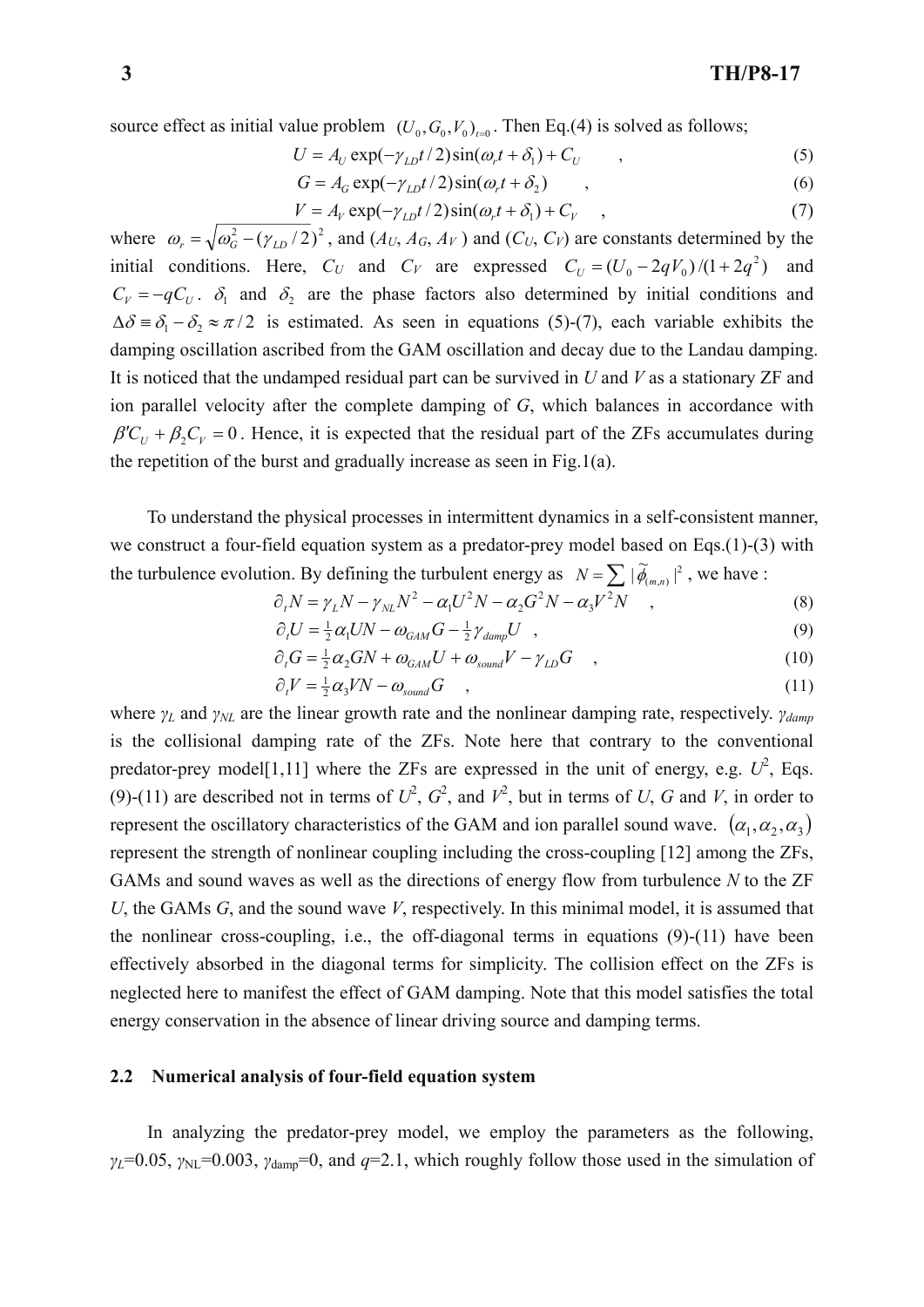Fig.1(a). Note that different GAM features depend on the relative magnitude between  $\alpha_1$ ,  $\alpha_2$  and  $\alpha_3$ , which characterizes the nonlinear energy flow from *N* to (*U*, *G*, *V*), the following three cases are analyzed.

*Case 1* ( $\alpha_1 < \alpha_2$ ): Here, we choose  $\alpha_1 = 0.05$ ,  $\alpha_2 = 0.5$  and  $\alpha_3 = 10^{-4}$ , respectively. This case physically corresponds to that the Reynolds stress is less dominant than the nonlinear coupling term between turbulence and the GAMs. The time evolution of (*N, U, G*) as shown in Fig.1(b) can well reproduce the basic features of the GAM intermittency such as the quasi-period bursts, gradual increase of the ZFs and turbulence quenching observed in Fig.1(a). The accumulation of undamped residue of the ZFs is confirmed. Fig.2 shows the details for the specific time interval of a burst in Fig.1(b). As turbulence energy *N* reaches a critical value that satisfies the relation  $\gamma_L - \gamma_{NL}N \cong E_\alpha (\equiv \alpha_1 E_U + \alpha_2 E_G + \alpha_3 E_V)$ , the abrupt growth of *EU*, *EG*, and *EV* and successive damping accompanied with typical GAM oscillation are observed as seen in Fig. 2(b). The turbulence also suffers damping once the relation  $\gamma_L - \gamma_{NL} N \lt E_a$  is satisfied at  $t \approx 1190$  as seen in Fig.2(a). Followed by the turbulence, the GAM damping starts after the relation  $\gamma_{LD} > \alpha_2 N/2$  is satisfied as seen in Fig.2(c). The characteristics of the abrupt growth of *G* are investigated by solving Eq.(10) under the condition  $\beta'U + \beta$ ,  $V = 0$ . Here it is assumed that *U* and *V* are almost balanced, and  $N = N_0 \exp(\gamma_L t)$  is satisfied where  $N_0$  is a reference amplitude when  $\partial_t G = 0$ , i.e.  $\gamma_{LD} = \alpha_2 N_0 / 2$  is fulfilled. The solution is approximately given by

$$
G = G_0 \exp[(\gamma_{LD}/\gamma_L)e^{\gamma_L t} - \gamma_{LD}t] \approx G_0 \exp(\gamma_L \gamma_{LD}t^2/2) \quad , \tag{12}
$$

showing faster growth than the linear instability. The time scale of the abrupt growth is evaluated as  $\tau_b \sim \sqrt{2/\gamma_L \gamma_{LD}}$ . In the present parameters,  $\tau_b \sim 17.5$  is measured, which is consistent with that observed in Fig.2. It is noted that the typical damping rate of *N* is characterized by  $E_a$  after the condition  $\gamma_N - \gamma_{NL}N < E_a$  is satisfied. The damping of *N* is ceased when  $E_\alpha$  crosses again  $\gamma_L - \gamma_{NL}N$  as seen in Fig.2(b) at *t*~1212, and then *N* once more starts to grow linearly. During the phase of Landau damping, *EG* is quenched while a certain equilibrium levels of  $E_U$  and  $E_V$  are sustained, which are described as  $C_U$  and  $C_V$ , respectively. This process leads to the accumulation of the ZFs as shown in Fig.1(a).



*Fig. 2 (a) Time evolution of N, EU, and EG for the case of the extended minimum model for the time interval of one burst (1100<t <1250). (b): Temporal evolution of (*γ*L-*γ*NLN) and Ea. (c):* Temporal evolution of  $\alpha_2$ *N*/2 and  $\gamma$ <sub>LD</sub>.



*Fig. 3 Time evolution of N,*   $E_U$  and  $E_G$  in case of  $\alpha_I$  is *dominant (case 2).*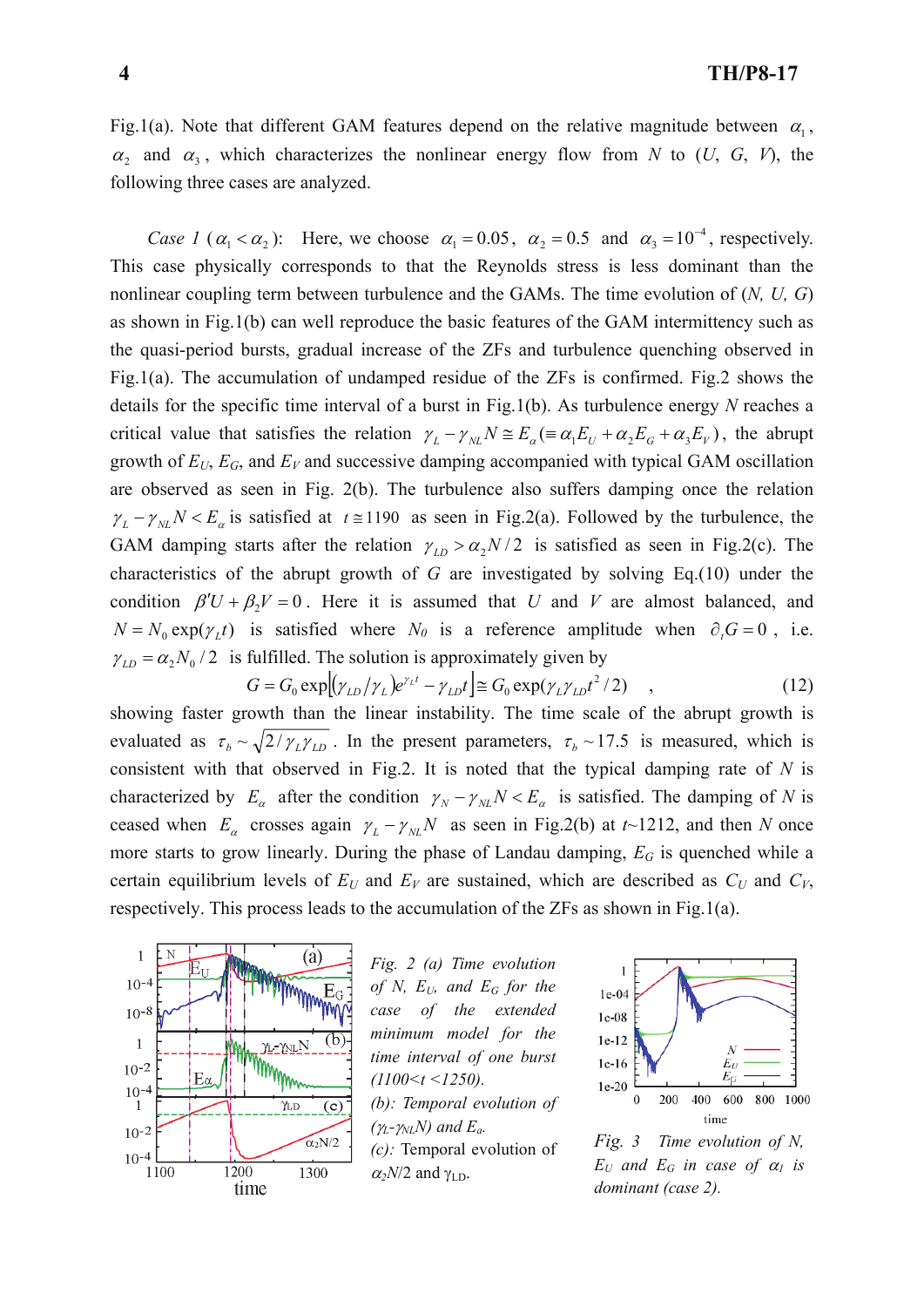*Case 2* ( $\alpha_1 > \alpha_2$ ): Contrary to the *case 1*, here we choose  $\alpha_1 = 0.5$ ,  $\alpha_2 = 0.05$ , and  $\alpha_3 = 10^{-4}$ , respectively. The result is shown in Fig.3. In this case, the Reynolds stress is dominant compared with the nonlinear coupling between turbulence and the GAMs. As seen in Fig.3, after the single burst of the turbulence occurs, the residual ZF immediately quenches both turbulence and the GAMs and causes the decoupling of the ZFs and the GAMs. This may correspond to the single burst nature observed in the fluid simulation [10], in which the turbulence is completely suppressed by the ZFs. As we see in *cases 1* and 2, when  $\alpha_2 > \alpha_1$  is satisfied, multiple bursts are exhibited successively, whereas the dynamics is dominated by the single burst when  $\alpha_1 > \alpha_2$ . The change of the dynamics between *case 1* and *case 2* takes place at  $\alpha_1 \approx \alpha_2$ . This suggests that a certain amount of energy flow directly from turbulence to  $p_{10}$  pressure perturbation may be necessary to have the growing intermittency as seen in Fig.1(b). The physical mechanism for what the relative relation between  $\alpha_1$  and  $\alpha_2$ provides different dynamical features may be understood as follows. The turbulence saturation takes place when the suppression term  $-E_a \approx -(\alpha_1 E_U + \alpha_2 E_G + \alpha_3 E_V)$ overwhelms the linear driving term  $\gamma_L$  in equation (8) in both *case 1* and *case 2*. Namely, both  $\alpha_1$  and  $\alpha_2$  (and/or  $\alpha_1 E_U$  and  $\alpha_2 E_G$ ) decide the saturation level of turbulence *N* as a whole. On the other hand, the contribution of the GAMs to  $E_a$ , i.e. the term  $\alpha_2 E_a$ , inevitably suffer the collisionless damping even after the saturation. Due to this reason, the turbulence grows again after the quench in *Case 1*( $\alpha_1 < \alpha_2$ ) leading to a multiple-burst since  $\alpha_2 E_G$  is damped. On the other hand, in *Case 2* ( $\alpha_1 > \alpha_2$ ), turbulence is suppressed mainly by the undamped ZFs, i.e.  $\alpha_1 E_U$ , which does not suffer damping. Namely, in *Case 2*, once the quench of turbulence takes place, next burst does not happen. This feature is consistent with the analysis based on Eqs.(5)-(7) that the residual components  $C_U$  and  $C_V$  do not depend on the initial condition  $G_0$  which is equivalent to the energy inflow from turbulence to  $p_{10}$ pressure perturbation through nonlinear coupling. This supports the observation that  $\alpha_2$  does not contribute the accumulation of undamped residues. Thus, it is found that the relative relation between  $\alpha_1$  and  $\alpha_2$  determine "the quality of saturation" and subsequent dynamics.



*Fig. 4 (a) Time evolution of N,*  $E_U$  *and*  $E_G$  *during the time 0<t<3000 in case 3, (b) Time evolution of N, U, G, and V during the time 2700<t<2800.*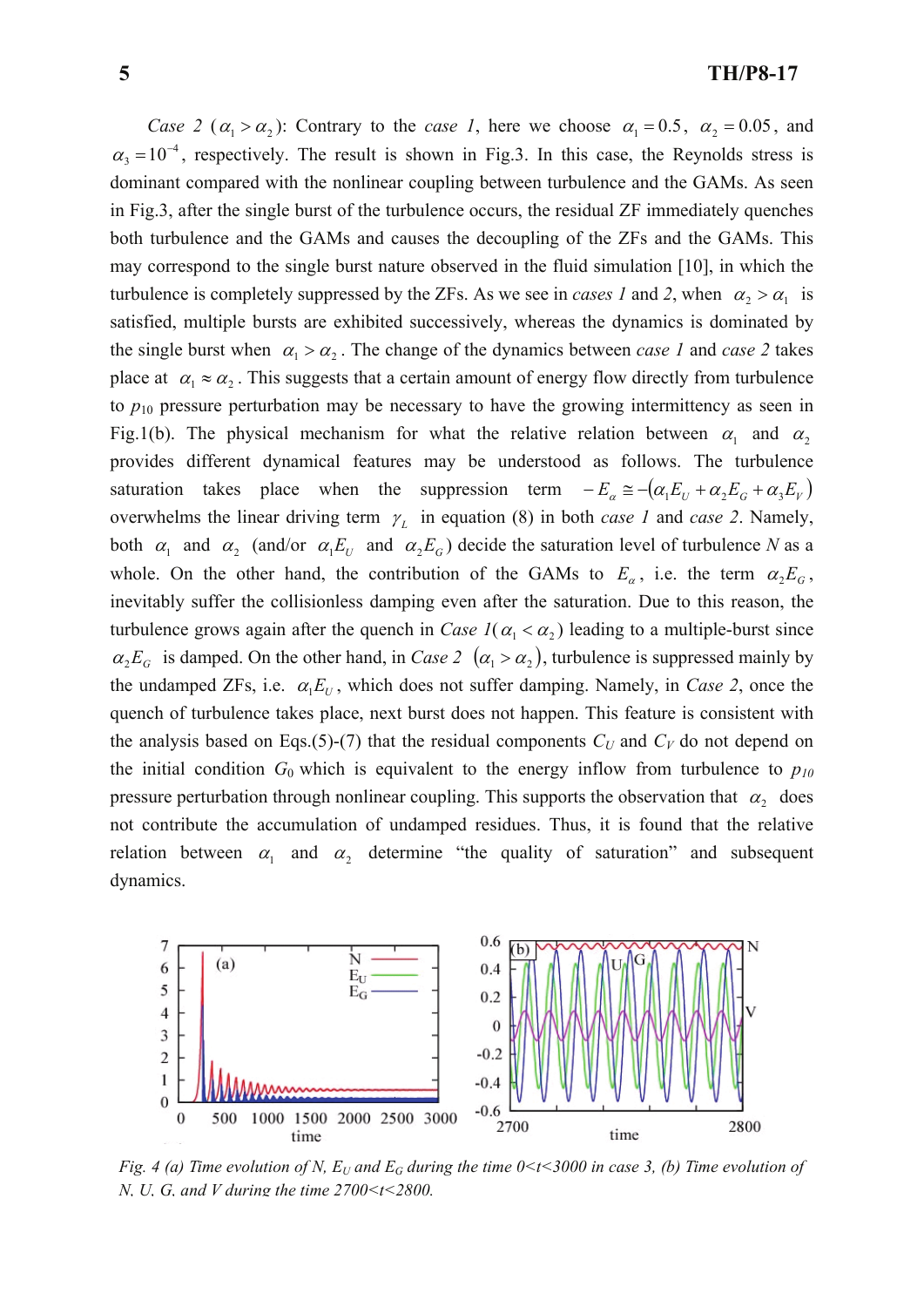*Case 3*: This case corresponds to the *Case 1* for  $\alpha_1$  and  $\alpha_2$ , but a negative value  $\alpha_3 = -0.05$  is chosen. In this case, the turbulence is not completely quenched, but approaches to a steady state level gradually as shown in Fig.4(a). The other components such as *U, G*, and *V* show an oscillatory feature which corresponds to GAM oscillation. It is found that the phase shift between *U* and *V* is almost the same and that between *U* and *G* shows a difference nearly by  $\pi/2$ , which is consistent with the analytical result obtained in equations (8)-(10). Enough energy backflow from ion parallel sound velocity to the turbulence can sustain the steady state level against the suppression effect of the ZFs.

#### 3 **Simulations with multiple dissipations**

 Turbulent transport is closely related to the dynamics of the ZFs and GAMs, which depend on the dissipation mechanisms. In the preceding section, we only discussed the collisionless damping of the ZFs due to the GAM dynamics in the growing intermittency. In principle, any dissipations for the ZFs, such as the static collision damping [3] or the dynamic GAM dampling [10] or multi-scale turbulence interaction[13], may alter the transport characteristics. Here we extend the simulation to involve the collisional damping of the ZFs and also the effects of the ZP in the CG regime.

### **3.1 Mixed dissipations with collision and GAM damping**

The collisional damping is important for ZF dynamics in real plasmas, which can also cause turbulent transport intermittency [3]. Here we perform simulations including collisional effect on the ZFs by changing the *viscosity* for ZFs while the ZFs are damped through the GAM dynamics. Other parameters are the same as those in Fig.1(a). In the moderate viscosity case  $D = 10^{-3}$  as shown in Fig.5(a), after the first growing intermittency, the stationary ZF is damped due to the collision and then the second intermittent cycle is triggered. The second one exhibits a complex feature where the accumulation of un-damped stationary ZF competes



*Fig.5* Time evolution of  $E_{turb}$ ,  $E_{ZF}$ , and  $E_{GAM}$  for (a)  $D=10^{-3}$  and (b)  $D=10^{-2}$ .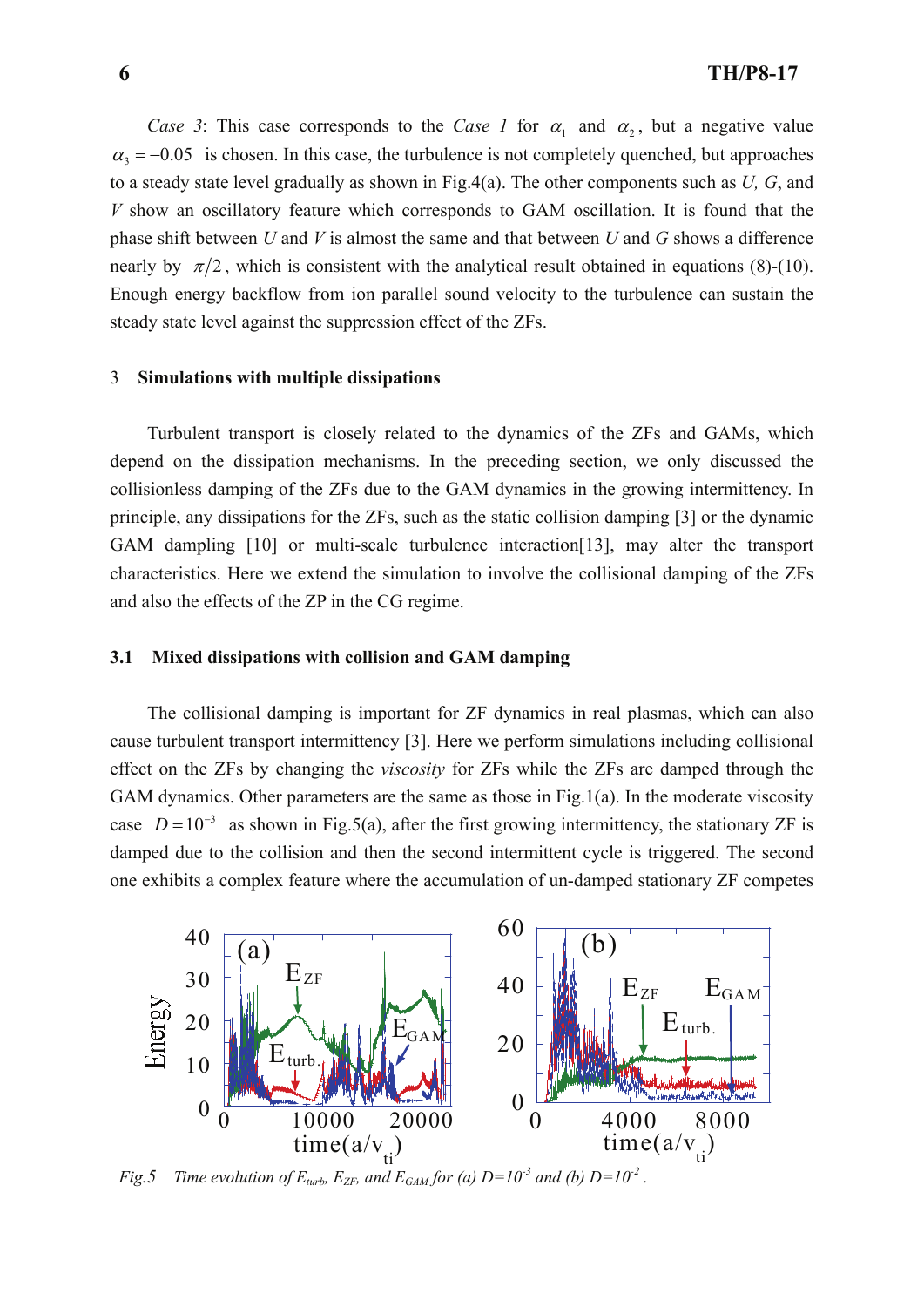with the collisional damping, leading to a long time scale envelope modulation to ZFs with irregular period. For larger viscosity  $D = 10^{-2}$  [Fig.5(b)], ZFs stay in a low level so that clear growing intermittency does not appear. Instead, a new type of oscillation where the turbulence directly couples with the anisotropic pressure perturbation can be seen in  $t \leq 4000$ . Similar characteristics have been discussed in experiments [8]. As the viscosity increases, the ZFs become weak due to the collision effect so that the ZF residual part becomes lower. The saturation level of the GAMs increases with the collision effect. The turbulence energy becomes higher due to the reduction of stationary ZFs. Note that the collisional damping provides another time scale to GAM intermittency system. Interestingly, two different types of intermittency due to both the GAM dynamics and the collisional damping appear separately when the time scale of the latter is much different from that of GAM damping as seen in Fig.5. Otherwise, the intermittent dynamics is almost diminished due to interference and a steady state is found to be generated where turbulence, ZFs and the GAMs coexist.

# **3.2 Mixed dissipations with zonal pressure and GAM damping**

Zonal pressure is a nonlinearly generated secondary fluctuation like the ZF. It can modify the equilibrium pressure profile so that it may provide one kind of saturation mechanisms of the turbulence. Meanwhile, the ZP couples with the GAM through the toroidal coupling so that it may be involved in the GAM growing intermittency in the CG regime. Here we perform another simulation ZPs but without collisional damping based on the simulation in Fig.1(a). In the plasma dominated by the GAMs, the ZP is influenced by the GAM oscillation through the toroidal coupling, so that it also reveals oscillatory nature as shown by the radial dependence of temperature scale length in Fig.6(a). Once the pressure profile locally crosses the CG due to the ZPs, probabilistically, the turbulence is reduced so that the decoupling between ZFs and GAMs happens. As a result, the growing intermittency is suddenly terminated as shown in Fig.6(b).



*Fig.6 (a) Radial dependence of R/L<sub>T</sub> for initial temperature profile and that for t=2300. (b) Time evolution of*  $E_{turb}$ *,*  $E_{ZF}$ *, and*  $E_{GAM}$  *with the ZP effect.*